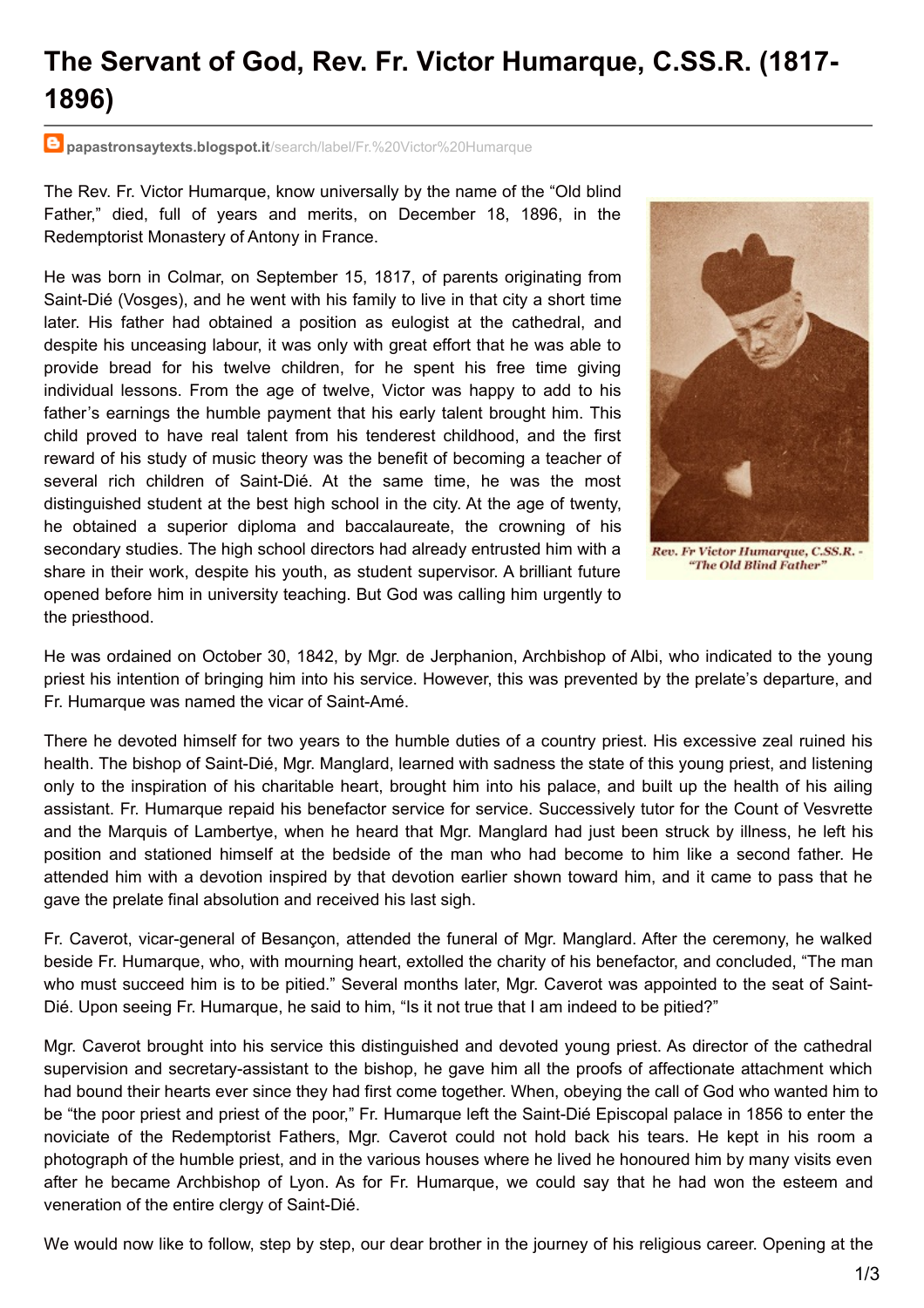eleventh hour, it nevertheless doubled its course, and one could say that he carried the weight of a long journey full of weariness and merits.

Professed in 1857, he successively evangelized the regions of which the monasteries of Saint-Nicolas-de-Port, Châteauroux and Avon are the apostolic centres. He was a notable saviour of souls, still more by his exemplary virtues, his incessant prayer, and his heroic sufferings than by his oratorical talent.

Alas! In the month of May 1879, a cruel disease attacked the pupils of his eyes. At first Fr. Humarque wept, but he broke into song with the Magnificat. As the poet said:

## *When the eye of my body is extinguished, the eye of my spirit is illuminated.*

Indeed, from that day on the countenance of Fr. Humarque, became more endearing than ever. His affable sanctity was a mixture of piety and poetry, of benevolent charity and austere duty. By the order of his superiors, he wrote poetry for relaxation. He left a great number of poems, many of which have been published, and of hymns to the Sacred Heart and to the souls in Purgatory, which people know and appreciate. "The hymns of Fr. Humarque," Mgr. Marchal tells us, "as those of a true artist, have a simple and popular allure; they inspire love by their pious sweetness, and are easily remembered by their simplicity."

But above all, when the hand of God closed his eyes, he consecrated his time from then on to prayer and to fraternal charity. In doing this he did not have to do himself violence; grace and nature prompted him to this type of life. Slave to his religious rule, he promptly settled himself, until eight days before his death, to all the duties of community life. And still more, as the long hours Fr. Humarque passed before the Blessed Sacrament were not enough to satisfy his thirst for union with God, he added to those his hours of solitude, when his confreres took walks to relax. Everywhere, always, he would be seen with his lips moving and his rosary in hand. Piety, the piety of a saint, was the soul of all his life.

From this Thabor where he elevated himself in prayer, he loved to come down to the plains where he would exercise his charity. His inability to work directly for the salvation of souls afflicted him, but he rejoiced in remembering that he was as a missionary by his prayers and sufferings. He was also happy to have kept some interaction with souls through his fellow-brothers, and through the secular priests to whom he was spiritual director. Obliged by his blindness to depend more on his confreres' charity than on his own heart's appeal toward devotion and compassion, he witnessed in return of each service, however small, a touching recognition that continued to express itself in a thousand ways. After all, in his relations he carried by charity his wide share of interest and edification. Fr. Humarque was very witty. Especially in the years when his imagination had kept all the springtime freshness of his impressions, his conversations were a rolling fire of points, jokes, puns and riddles. In the midst of the small change that he spent to please his neighbour, this man of God would always slip in beside it, like a golden coin, some pious reflection or edifying story. Even in the days of decay, when the soul seemed ready to sink under the weight of bodily infirmity, suddenly a leap full of spirit would bring to the lips of the old blind Father this touching smile peculiar to children and the elderly. He loved above all to repay the acts of generosity that he had received during his long career. The memories of his pure youth particularly attracted him, by this charm that comes to all of us, when old age is come, bringing us back to the distant years, already coloured by the reflections of sunset…

Such was the man of God. After eight days of collapse, during which, until the last sigh, his soul held itself united constantly to God by prayer. At the moment when he expired, the feast of the Expectation of the Blessed Virgin was reaching its end and Saturday was about to begin.